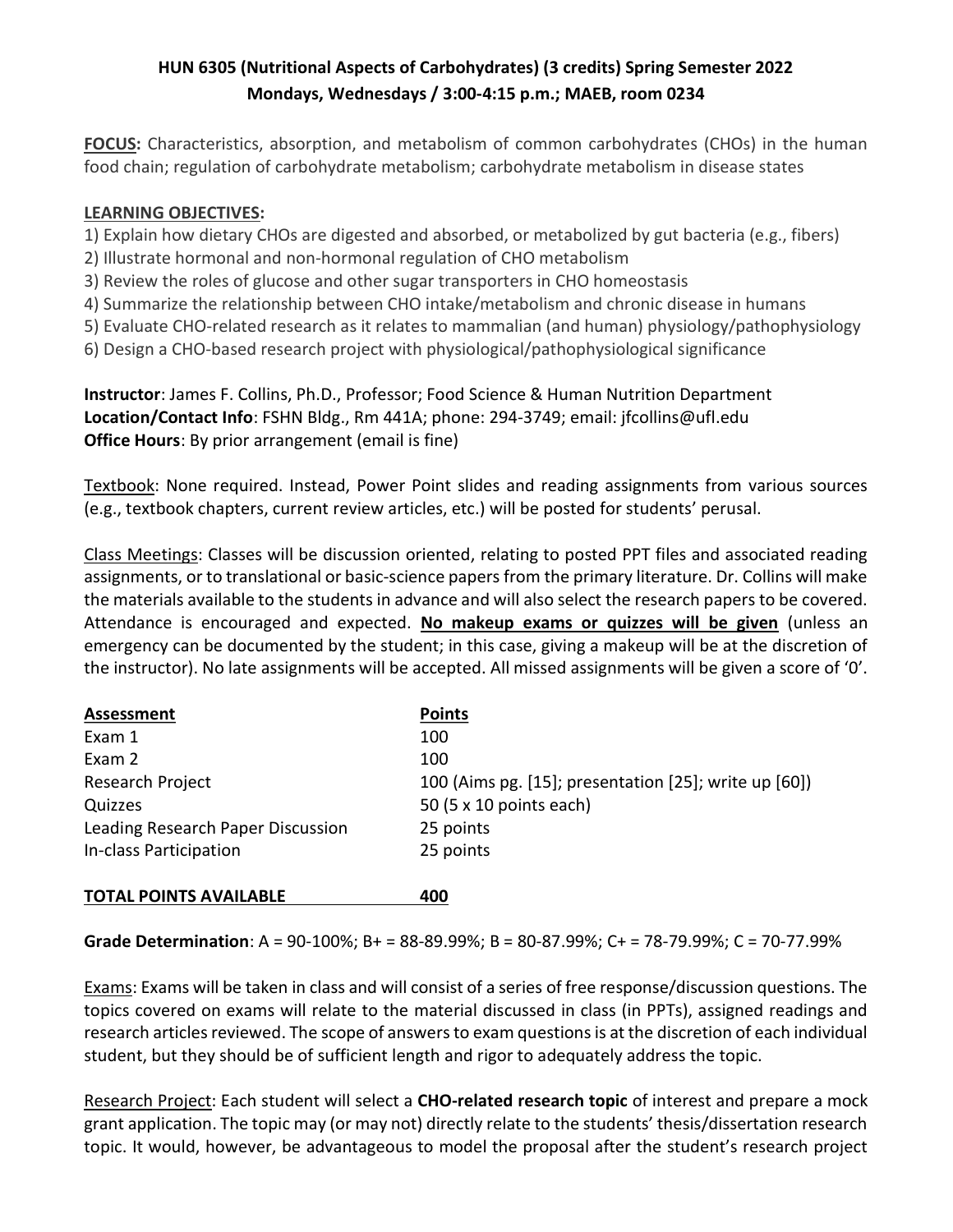(e.g., using similar experimental techniques and models). The focus of the project should have relevance to human health and disease. Investigations using animal models of human disease will be considered acceptable, if a strong and cogent rationale is provided (i.e., why if this species [e.g., mice] a good model for this human condition?). It is advisable that each student meet with Dr. Collins to discuss potentially acceptable topics. The scope of the project should allow completion in 2 years, and it should be conceptually modeled after an R21 grant application to the NIH (R21 Grant Info). This is an exploratory type of grant (i.e., high risk, high reward) that does not require preliminary data; just a good idea. Project topics will initially be discussed in class on Jan.  $12<sup>th</sup>$  and specific aim pages will be peer reviewed on Jan. 31<sup>st</sup>. The research proposals will be presented by students on the last 4 days of class.

Proposal Formatting Requirements: Arial, 11-point font; margins 0.5 inches on all sides; single spaced; printed on one side. The paper must include the following sections:

- 1) Cover page with student's name, UF ID and title of grant proposal
- 2) Specific Aims page (pg. 1)- format will be discussed in class
- 3) Background and Significance (pg. 2)
- 4) Approach (pgs. 3-5), should include the following sections:
	- i) Experimental approaches and models used utilized to test central hypothesis
	- ii) Anticipated results (be thoughtful)
	- iii) Potential pitfalls (what could go wrong? something usually does!)
	- iv) Alternative hypotheses and related experimental approaches (if, for example, the central hypothesis is disproven)
- 5) References (pg. 6)- no more than 20

Research Paper Presentation: Each student will present their research project to the class on the designated days. Each student will have 20 minutes for their presentation with 5-10 minutes for questions/discussion. The presentations should include the following elements: rationale for choosing topic; background and significance leading to the central hypothesis to be tested; the experimental approach, including methods and the model systems to be utilized; anticipated results and possible alternative hypotheses/approaches; and potential impact and future studies.

Quizzes: Five quizzes will be given on random days throughout the semester. Topics of quizzes may include information provided on PowerPoint slides, assigned readings or research papers being reviewed.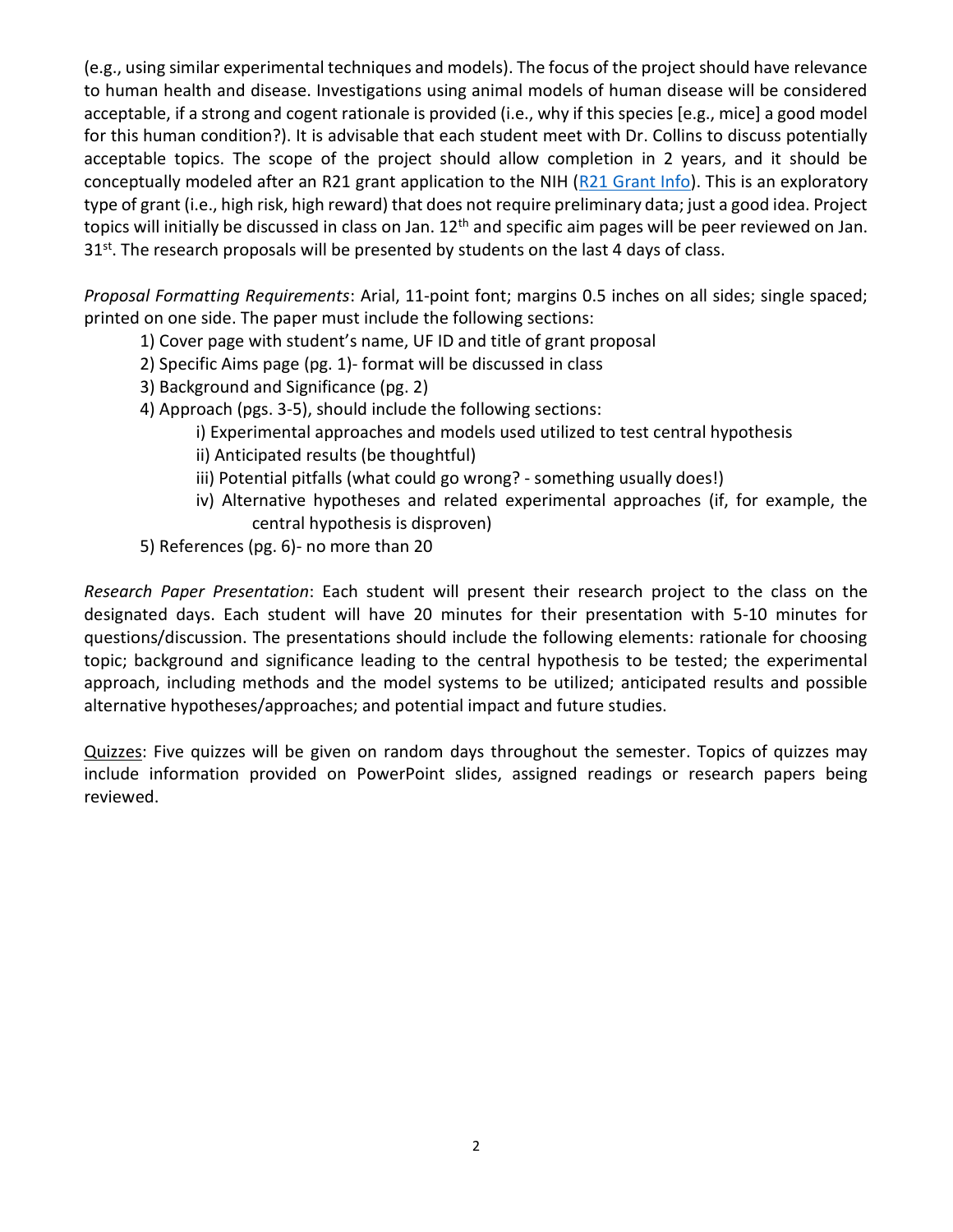## Class Schedule (subject to change)

| <b>DATE</b>  |                                                                                  | <b>TOPIC/ ACTIVITY</b>                                                                                                                                                                                                                                                                                                                                                                     |
|--------------|----------------------------------------------------------------------------------|--------------------------------------------------------------------------------------------------------------------------------------------------------------------------------------------------------------------------------------------------------------------------------------------------------------------------------------------------------------------------------------------|
| <b>JAN</b>   | 5 (W) $*$<br>10 (M)<br>12 (W)<br>17 (M)<br>19 (W)<br>24 (M)<br>26 (W)<br>31 (M)  | Course Intro<br>CHOs: Basic Biochemical, Metabolic and Nutritional Aspects<br>Writing Research Grants / Discussion of Research Project Topics<br>Holiday- No Class<br>GI Tract Physiology / CHO Digestion and Absorption<br>Regulation of CHO Metabolism<br>Paper Discussion (1) (Afrin)<br>Peer review of Specific Aims pages / In-class workday                                          |
| <b>FEB</b>   | 2(W)<br>7(M)<br>9 (W)<br>14 (M)<br>16 (W)<br>21(M)<br>23 (W)<br>28 (M)           | Paper Discussion (2) (He)<br><b>Glucose Transporters</b><br>Paper Discussion (3) (Badolato)<br>Animal Models of CHO Metabolism<br>Paper Discussion (4) (Alshahwan) / *** Specific AIMs pages due by 3:00 p.m. ***<br>Exam 1<br>Bariatric Surgery and CHO Metabolism<br>Paper Discussion (5) (Garrison)                                                                                     |
| MAR          | 2(W)<br>7(M)<br>9 (W)<br>14 (M)<br>16 (W)<br>21(M)<br>23 (W)<br>28 (M)<br>30 (W) | CHOs and the Gut Microbiome<br>NO CLASS (SPRING BREAK)<br>NO CLASS (SPRING BREAK)<br>Paper Discussion (6) (Eguiguren)<br><b>CHOs and Diabetes</b><br>Paper Discussion (7) (Theophilus)<br><b>CHOs and Cardiovascular Disease</b><br>Paper Discussion (8) (Krenek)<br><b>CHOs and Cancer</b>                                                                                                |
| <b>APRIL</b> | 4(M)<br>6(W)<br>11(M)<br>13 (W)<br>15 (W)<br>18 (M)<br>20 (W)                    | NO CLASS- EB meeting / *** Grant Proposals due by 3:00 p.m ***<br>Paper Discussion (9) (Moreno)<br>Exam 2<br><b>Student Grant Proposal Presentations (Afrin, He, Badoloto)</b><br><b>Student Grant Proposal Presentations (Alshahwan, Garrison)</b><br><b>Student Grant Proposal Presentations (Eguiguren, Theophilus)</b><br><b>Student Grant Proposal Presentations (Krenek, Moreno)</b> |

¥M = Monday; W = Wednesday